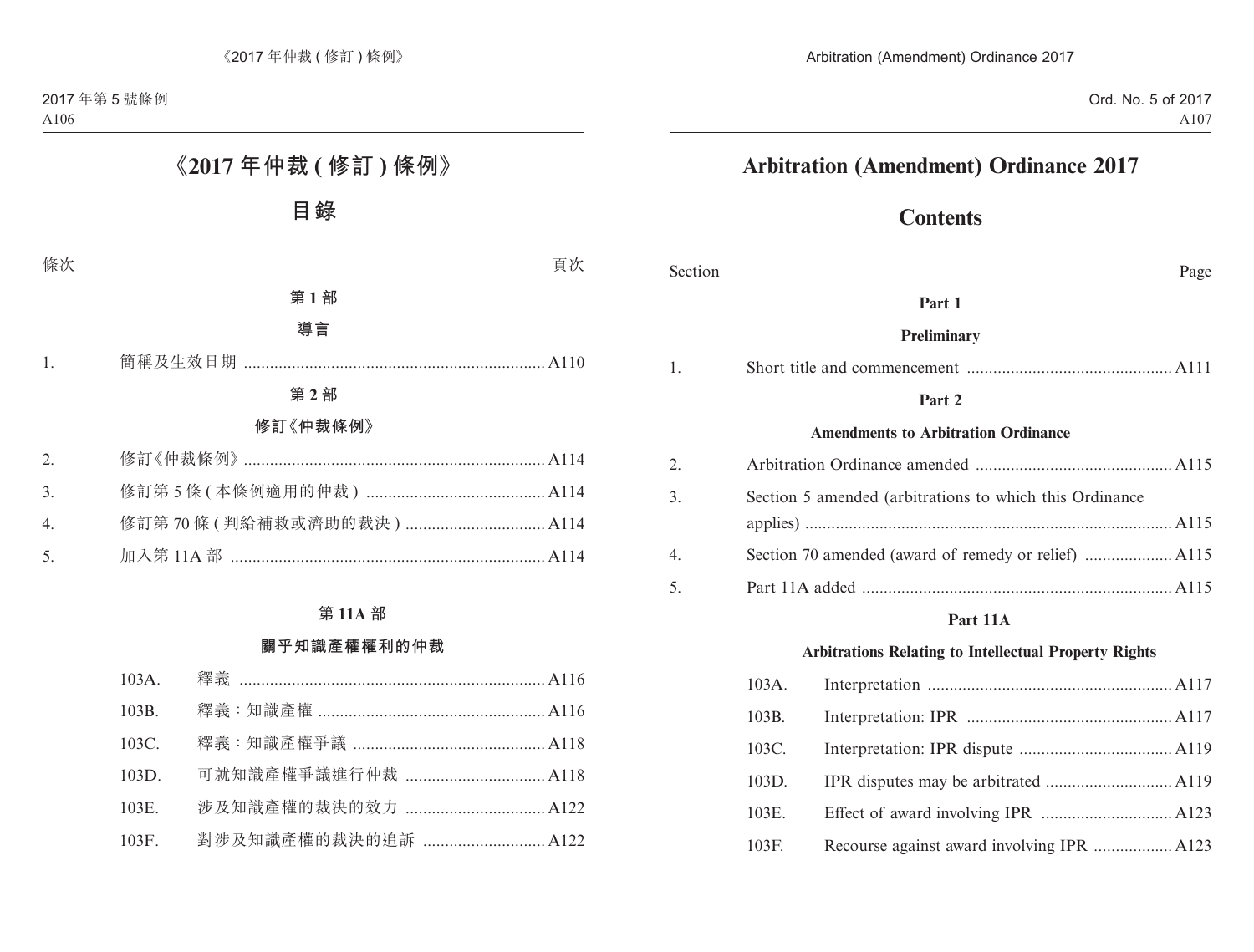| Section |         | Page                                                             |
|---------|---------|------------------------------------------------------------------|
|         | 103G.   | Recognition and enforcement of award                             |
|         | 103H.   | Judgments entered in terms of award                              |
|         | 103I.   | Validity of patent may be put in issue in                        |
|         | 103J.   | Arbitral proceedings in relation to short-term                   |
| 6.      | Section | -111<br>amended (savings and transitional                        |
| 7.      |         | Schedule 3 amended (savings and transitional provisions) A129    |
|         |         | Part 3                                                           |
|         |         | Amendments to Arbitration (Parties to New York Convention) Order |
| 8.      |         | Arbitration (Parties to New York Convention) Order               |
| 9.      |         |                                                                  |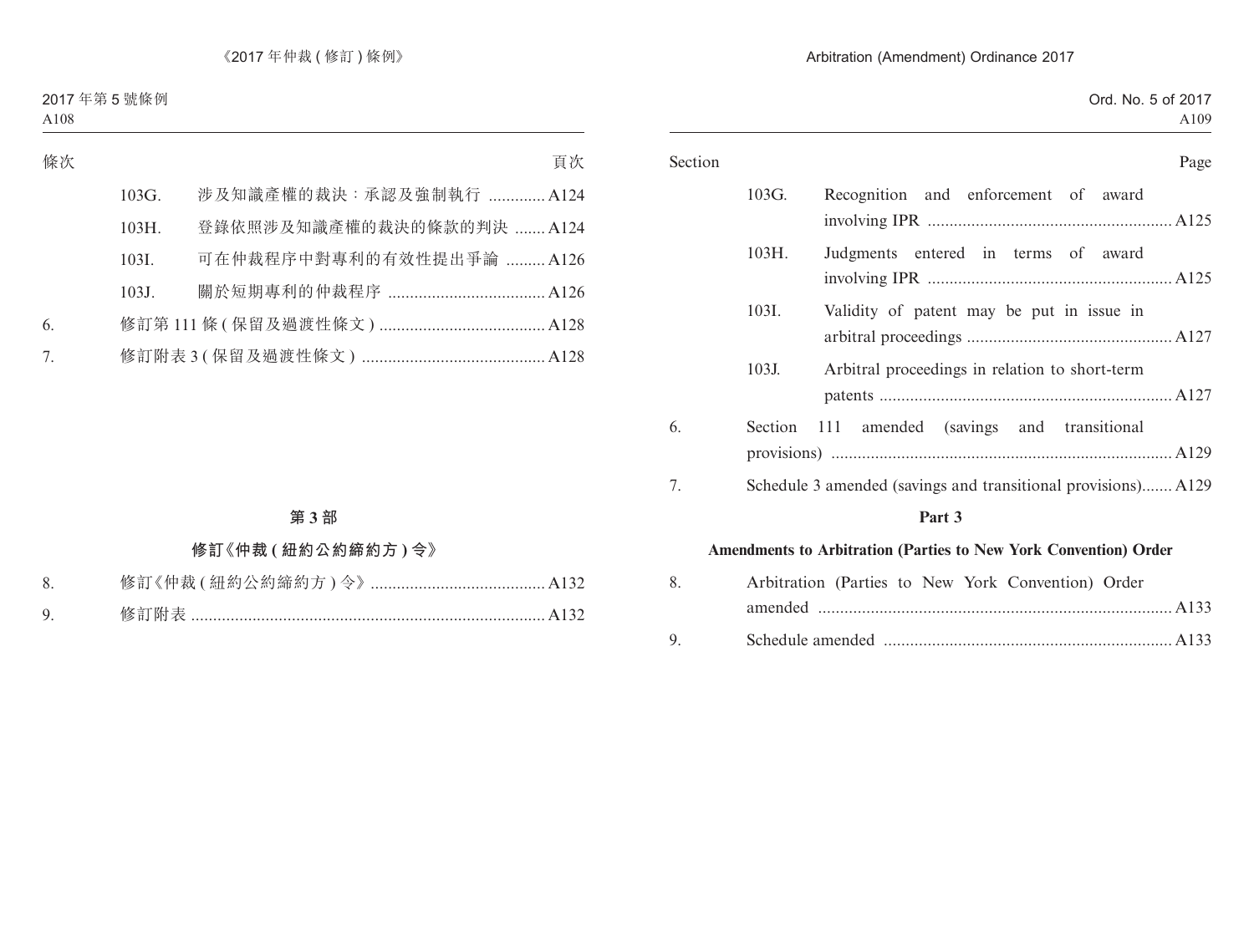Part 1 Section 1 Ord. No. 5 of 2017 A111

#### **HONG KONG SPECIAL ADMINISTRATIVE REGION**

ORDINANCE NO. 5 OF 2017



C. Y. LEUNG Chief Executive 22 June 2017

An Ordinance to amend the Arbitration Ordinance to clarify that disputes over intellectual property rights may be arbitrated and that it is not contrary to the public policy of Hong Kong to enforce arbitral awards involving intellectual property rights; to update the Arbitration (Parties to New York Convention) Order; and to provide for incidental and related matters.

[23 June 2017]

Enacted by the Legislative Council.

# **Part 1**

## **Preliminary**

#### **1. Short title and commencement**

- (1) This Ordinance may be cited as the Arbitration (Amendment) Ordinance 2017.
- (2) Subject to subsections (3) and (4), this Ordinance comes into operation on the day on which it is published in the Gazette.
- (3) Part 2 (except section 5 in so far as it relates to the new section 103J) comes into operation on the first day of the seventh month immediately following the month during which this Ordinance is published in the Gazette.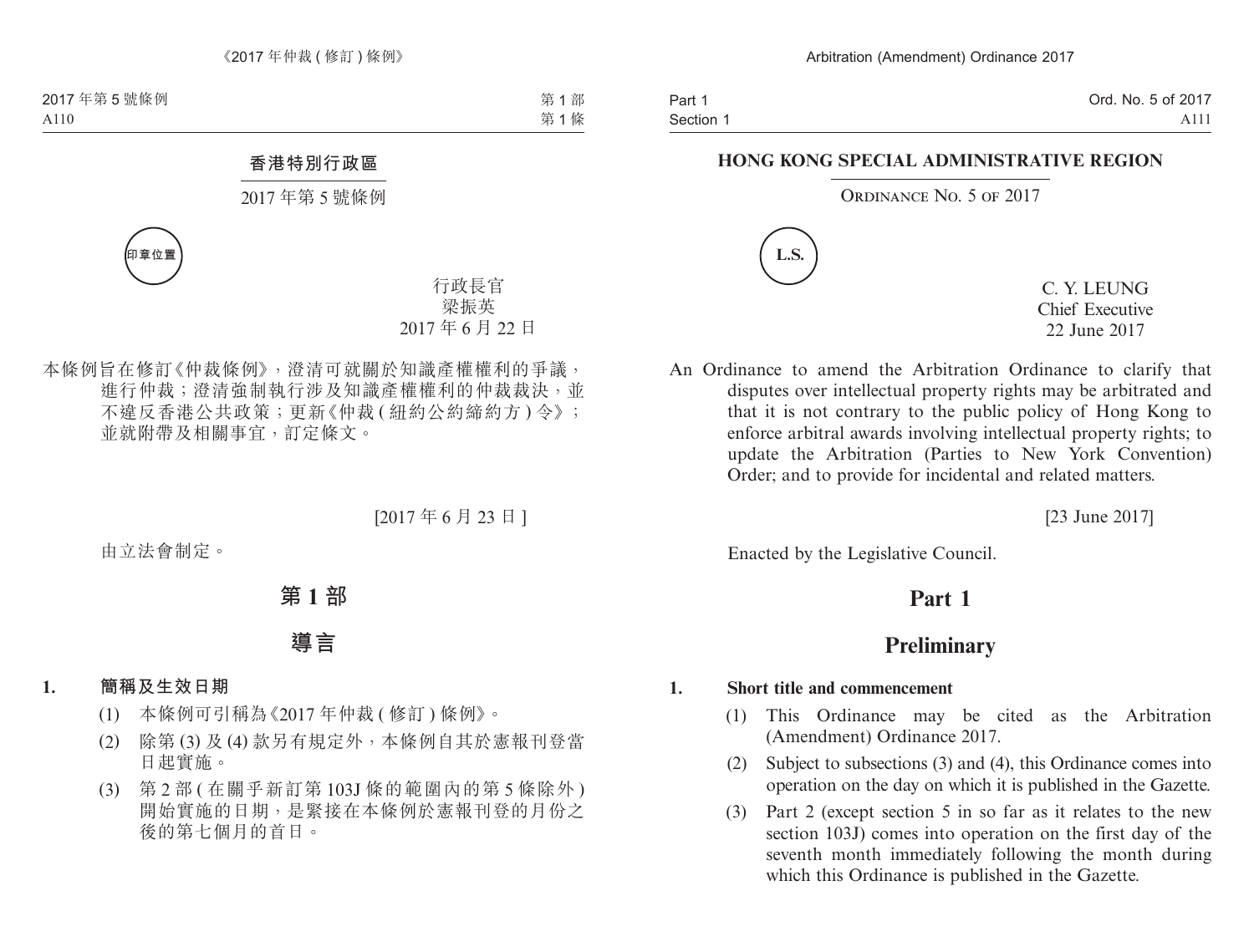| Part 1    | Ord. No. 5 of 2017 |
|-----------|--------------------|
| Section 1 | A113               |

(4) Section 5 (in so far as it relates to the new section 103J) comes into operation on the day on which section 123 of the Patents (Amendment) Ordinance 2016 (17 of 2016) comes into operation.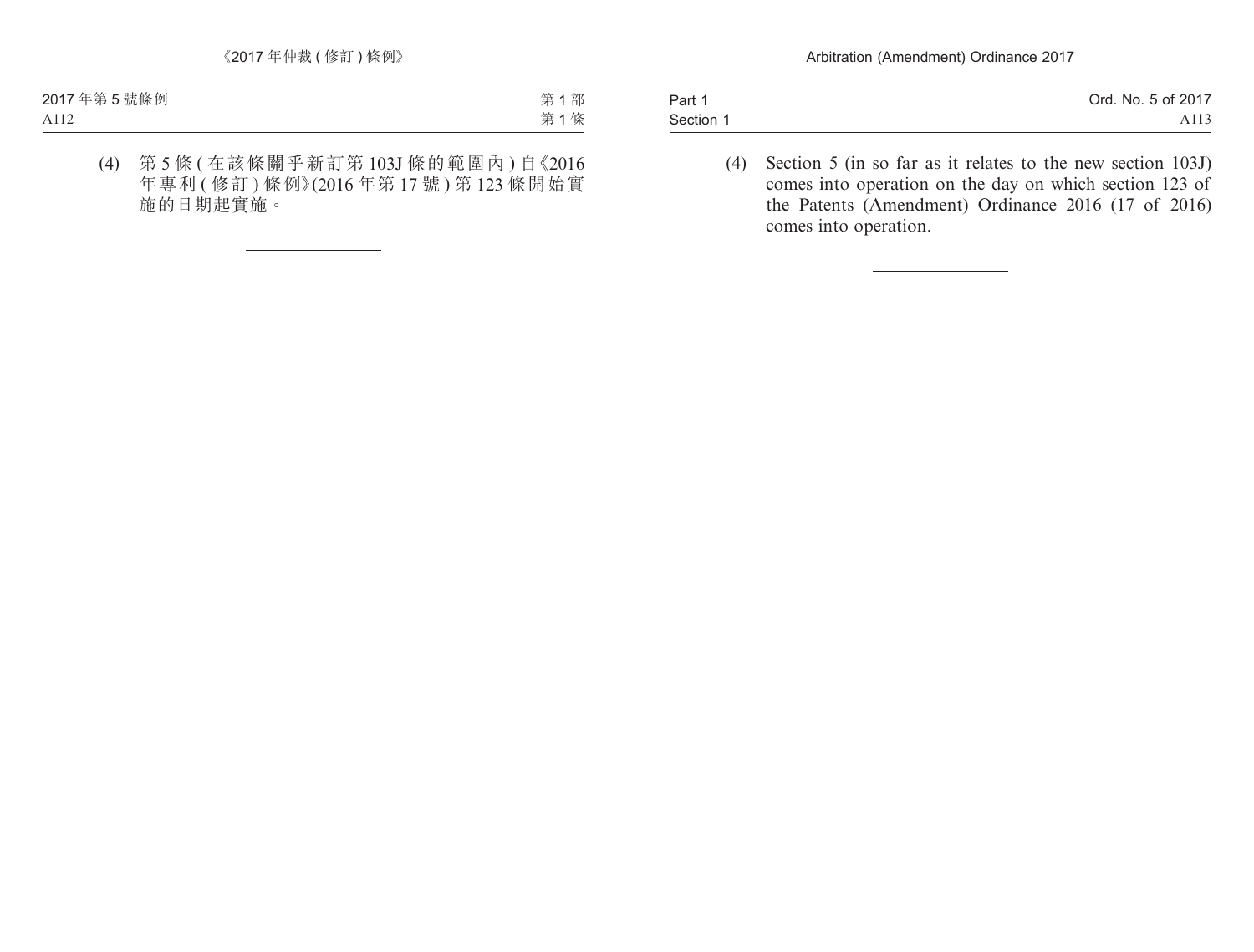Part 2 Section 2

# **Part 2**

# **Amendments to Arbitration Ordinance**

### **2. Arbitration Ordinance amended**

The Arbitration Ordinance (Cap. 609) is amended as set out in sections 3 to 7.

## **3. Section 5 amended (arbitrations to which this Ordinance applies)** Section 5(2)—

**Repeal**

"and Part 10"

## **Substitute**

", Part 10 and sections 103A, 103B, 103C, 103D, 103G and 103H".

## **4. Section 70 amended (award of remedy or relief)**

Section 70(1), after "subsection (2)"—

**Add**

"and section  $103D(6)$ ".

**5. Part 11A added** After Part 11— **Add**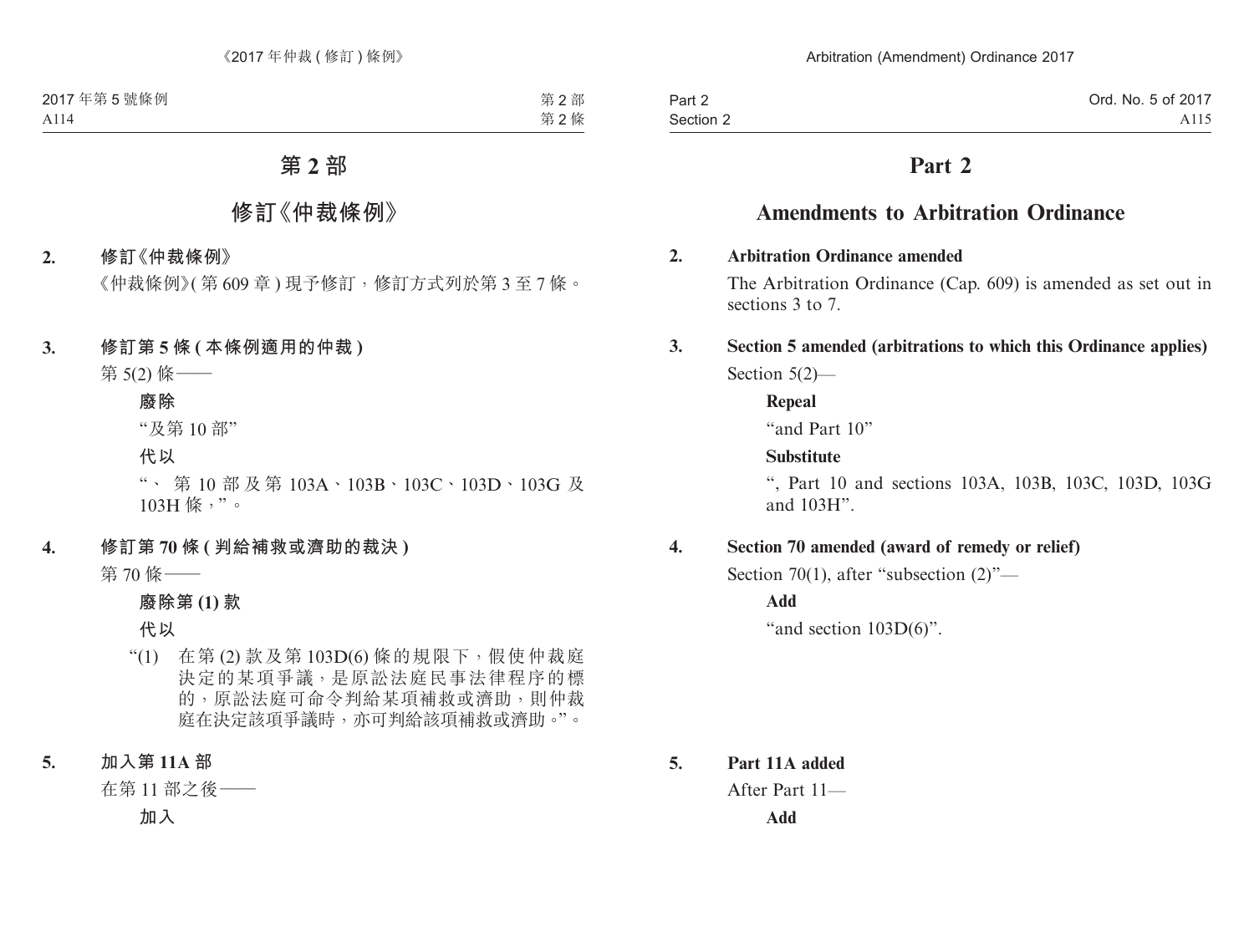# "**Part 11A**

# **Arbitrations Relating to Intellectual Property Rights**

### **103A. Interpretation**

In this Part— *IPR* (知識產權)—see section 103B; *IPR dispute* (知識產權爭議)—see section 103C.

### **103B. Interpretation: IPR**

- (1) In this Part, an intellectual property right (*IPR*) means—
	- (a) a patent;
	- (b) a trade mark;
	- (c) a geographical indication;
	- (d) a design;
	- (e) a copyright or related right;
	- (f) a domain name;
	- (g) a layout-design (topography) of integrated circuit;
	- (h) a plant variety right;
	- (i) a right in confidential information, trade secret or know-how;
	- (j) a right to protect goodwill by way of passing off or similar action against unfair competition; or
	- (k) any other IPR of whatever nature.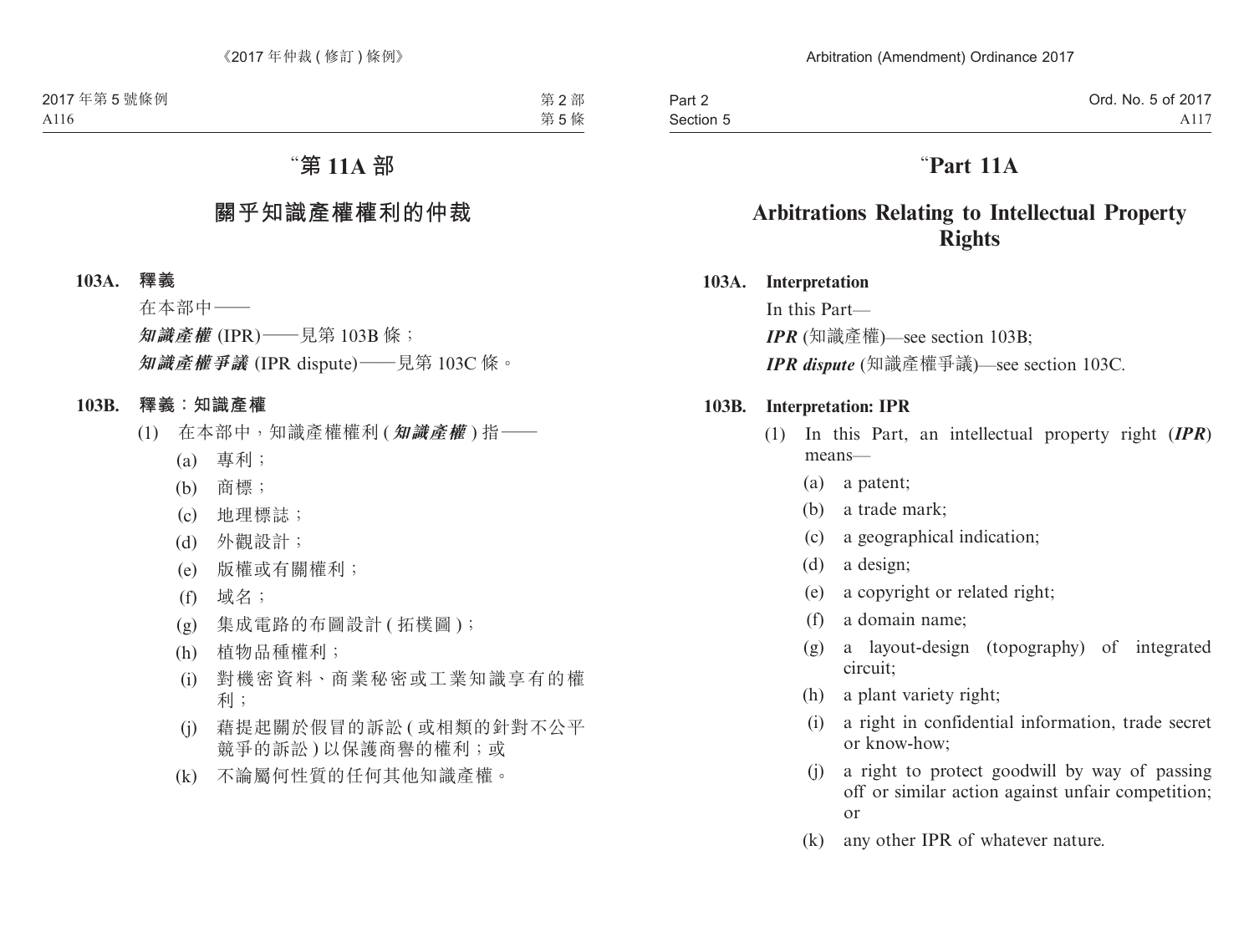| Part 2    | Ord. No. 5 of 2017 |
|-----------|--------------------|
| Section 5 | A119               |

- (2) In this Part, a reference to an IPR is a reference to such an IPR—
	- (a) whether or not the IPR is protectible by registration; and
	- (b) whether or not the IPR is registered, or subsists, in Hong Kong.
- (3) In this Part, a reference to an IPR includes an application for the registration of an IPR if the IPR is protectible by registration.
- (4) In this section—

*registration* (註冊), in relation to an IPR, includes the grant of the IPR.

### **103C. Interpretation: IPR dispute**

In this Part, a dispute over an IPR (*IPR dispute*) includes—

- (a) a dispute over the enforceability, infringement, subsistence, validity, ownership, scope, duration or any other aspect of an IPR;
- (b) a dispute over a transaction in respect of an IPR; and
- (c) a dispute over any compensation payable for an IPR.

#### **103D. IPR disputes may be arbitrated**

(1) An IPR dispute is capable of settlement by arbitration as between the parties to the IPR dispute.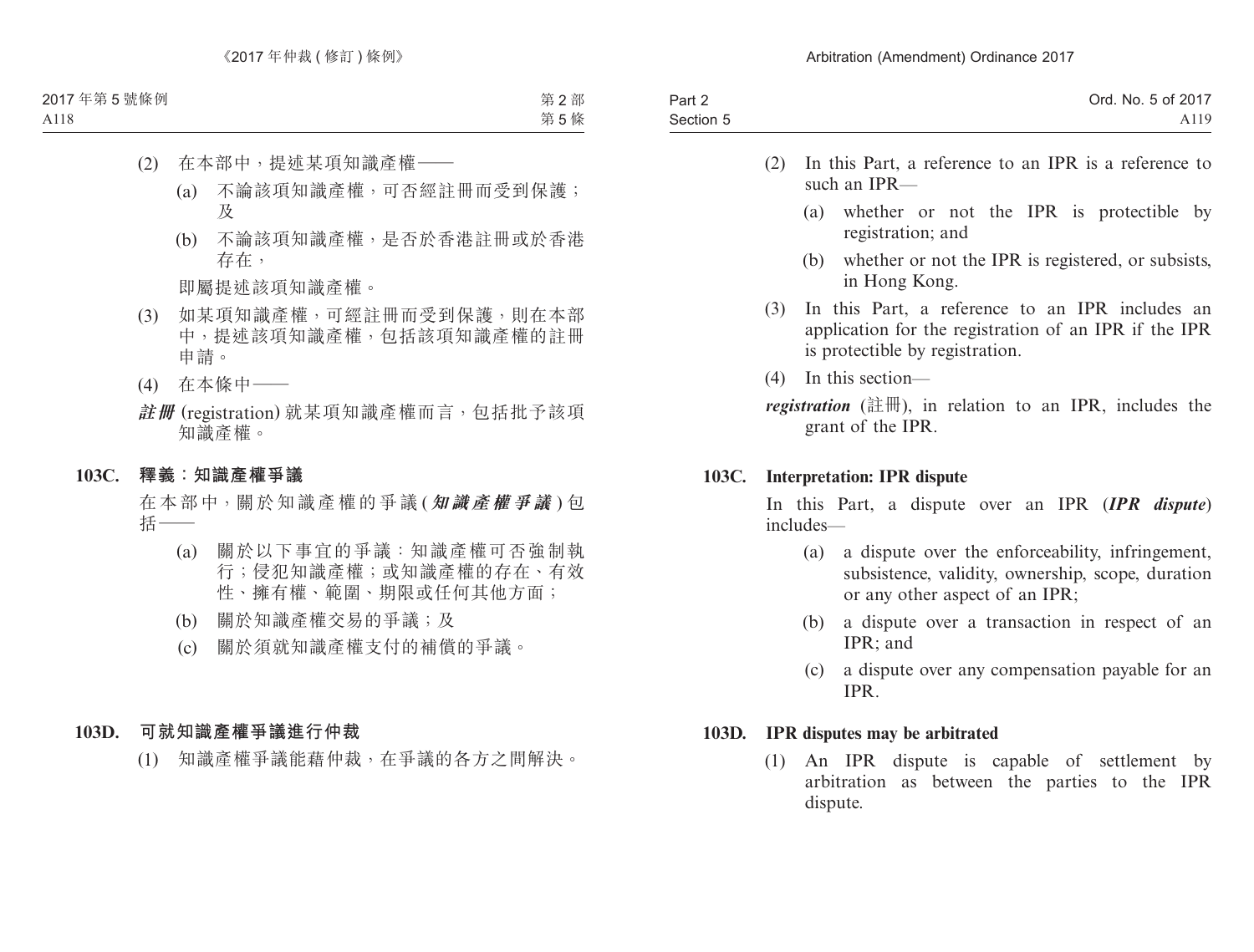Part 2 Section 5 Ord. No. 5 of 2017 A121

- (2) In ascertaining whether there is an arbitration agreement between the parties within the meaning of section 19(1) (as it gives effect to Option I of Article 7(1) of the UNCITRAL Model Law), an agreement by the parties to submit to arbitration an IPR dispute is taken to be an agreement by the parties to submit to arbitration a dispute which has arisen or which may arise between them in respect of a defined legal relationship.
- (3) Subsection (1) applies whether the IPR dispute is the main issue or an incidental issue in the arbitration.
- (4) For the purposes of subsection (1), an IPR dispute is not incapable of settlement by arbitration only because a law of Hong Kong or elsewhere—
	- (a) gives jurisdiction to decide the IPR dispute to a specified entity; and
	- (b) does not mention possible settlement of the IPR dispute by arbitration.
- (5) In subsection  $(4)(a)$ —
- *specified entity* (指明實體) means any of the following entities under the law of Hong Kong or elsewhere—
	- (a) a court;
	- (b) a tribunal;
	- (c) a person holding an administrative or executive office;
	- (d) any other entity.
- (6) The power given to an arbitral tribunal under section 70 to award any remedy or relief in deciding an IPR dispute is subject to any agreement between the parties to the IPR dispute.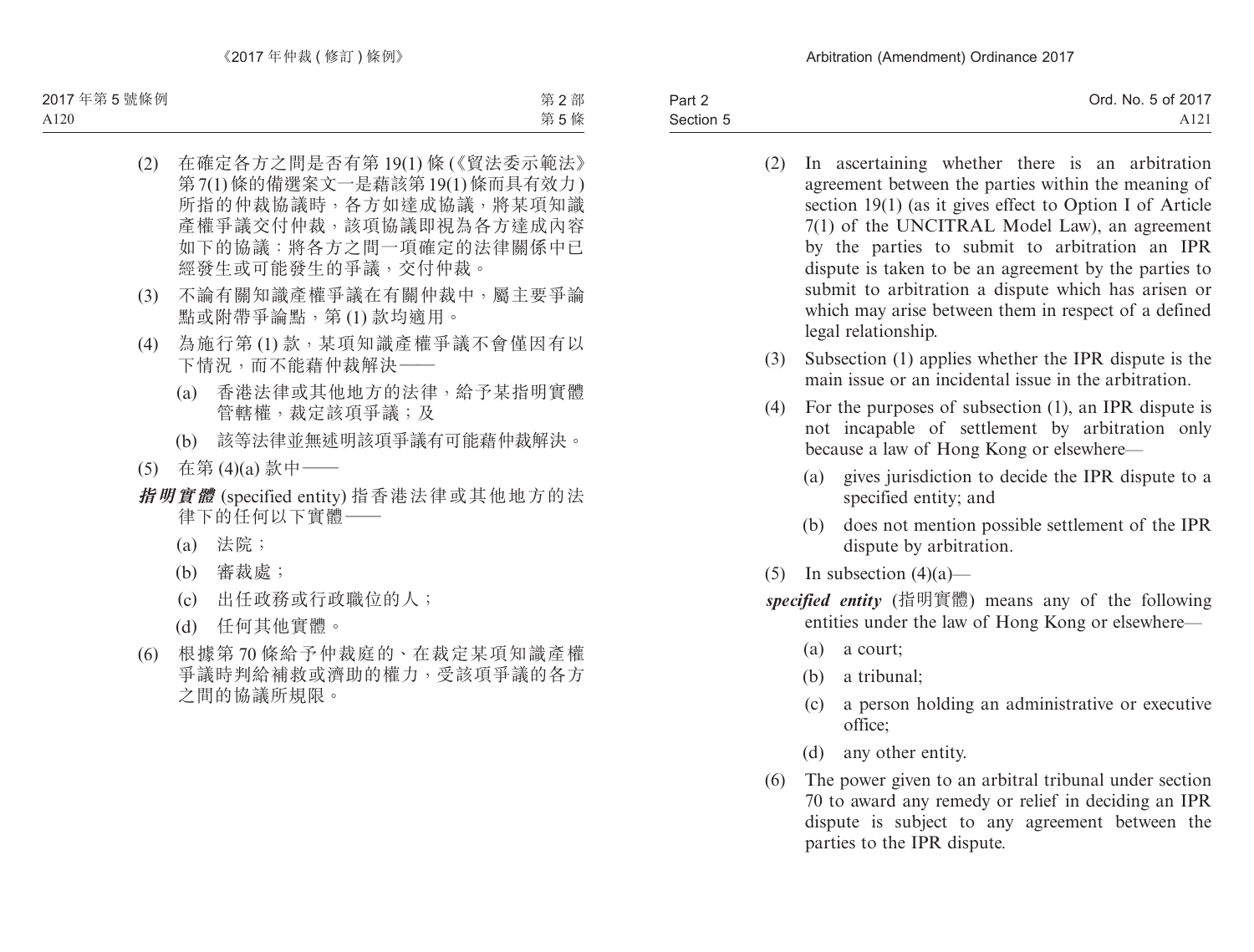| Part 2    | Ord. No. 5 of 2017 |
|-----------|--------------------|
| Section 5 | A <sub>123</sub>   |

#### **103E. Effect of award involving IPR**

- (1) This section applies if an award deciding an IPR dispute is made in arbitral proceedings.
- (2) The fact that an entity is a third party licensee in respect of the IPR does not of itself make the entity a person claiming through or under a party to the arbitral proceedings for the purposes of section  $73(1)(b)$ .
- (3) However, subsection (2) does not affect any right or liability between a third party licensee and a party to the arbitral proceedings whether—
	- (a) arising in contract; or
	- (b) arising by operation of law.
- (4) In this section—
- *third party licensee* (第三方特許持有人), in relation to an IPR in dispute in arbitral proceedings, means an entity that is—
	- (a) a licensee (whether or not an exclusive licensee) of the IPR under a licence granted by a party to the arbitral proceedings; but
	- (b) not a party to the arbitral proceedings.

### **103F. Recourse against award involving IPR**

(1) For the purposes of section 81 (as it gives effect to Article 34(2)(b)(i) of the UNCITRAL Model Law), the subject-matter of a dispute is not incapable of settlement by arbitration under the law of Hong Kong only because the subject-matter relates to an IPR dispute.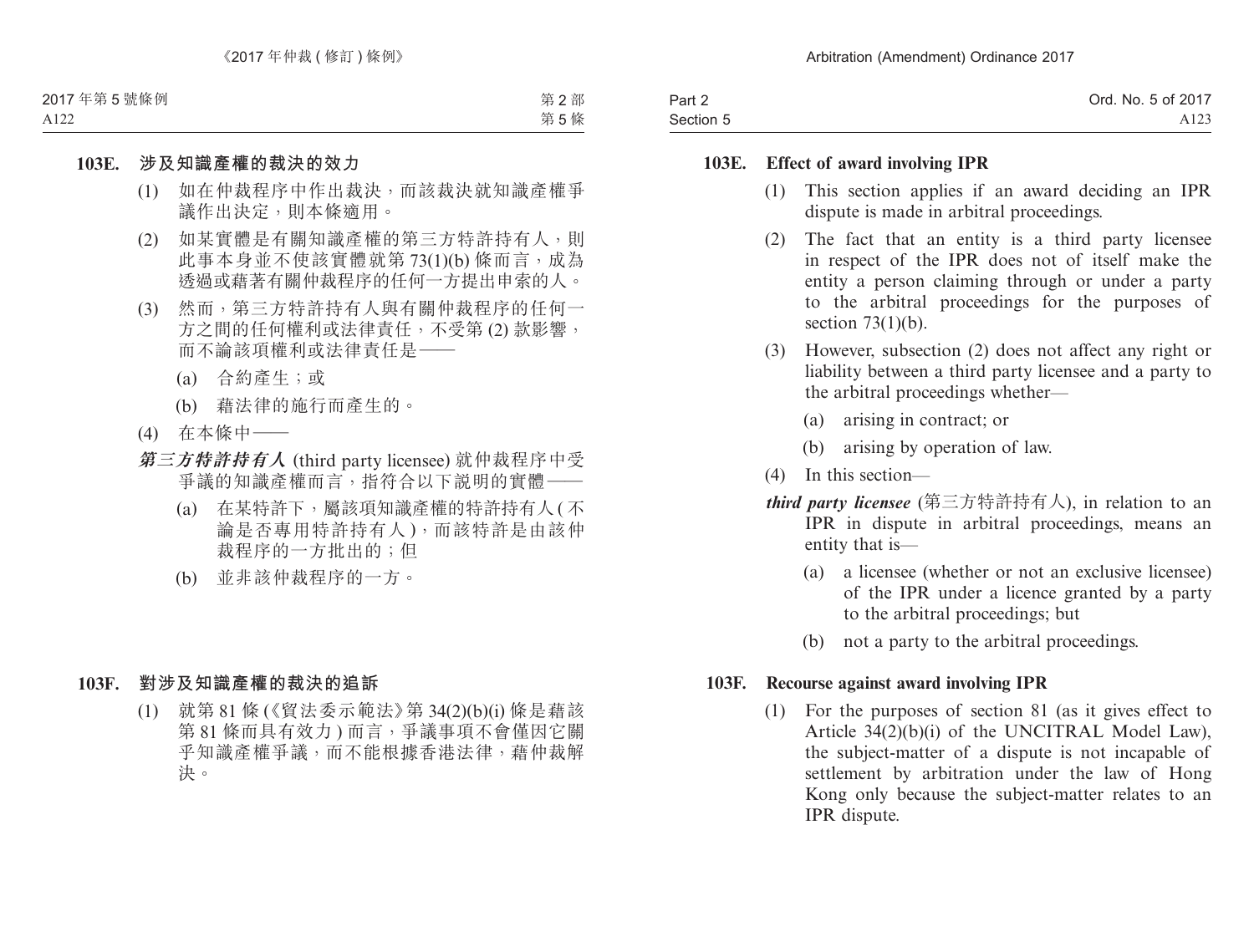| Part 2    | Ord. No. 5 of 2017 |
|-----------|--------------------|
| Section 5 | A <sub>125</sub>   |

(2) For the purposes of section 81 (as it gives effect to Article 34(2)(b)(ii) of the UNCITRAL Model Law), an award is not in conflict with the public policy of Hong Kong only because the subject-matter in respect of which the award is made relates to an IPR dispute.

### **103G. Recognition and enforcement of award involving IPR**

- (1) For the purposes of sections  $86(2)(a)$ ,  $89(3)(a)$ ,  $95(3)(a)$  and  $98D(3)(a)$ , a matter is not incapable of settlement by arbitration under the law of Hong Kong only because the matter relates to an IPR dispute.
- (2) For the purposes of sections  $86(2)(b)$ ,  $89(3)(b)$ ,  $95(3)(b)$  and  $98D(3)(b)$ , it is not contrary to public policy of Hong Kong to enforce an award only because the award is in respect of a matter that relates to an IPR dispute.

#### **103H. Judgments entered in terms of award involving IPR**

- (1) This section applies if—
	- (a) an award (whether made in or outside Hong Kong) deciding an IPR dispute is made in arbitral proceedings; and
	- (b) a judgment in terms of the award is entered under section 84, 87, 92 or 98A.
- (2) Section 73(1) applies in relation to the judgment as if a reference in that section to an award made by an arbitral tribunal pursuant to an arbitration agreement were a reference to the judgment.
- (3) In this section—

*award* (裁決) includes a declaratory award.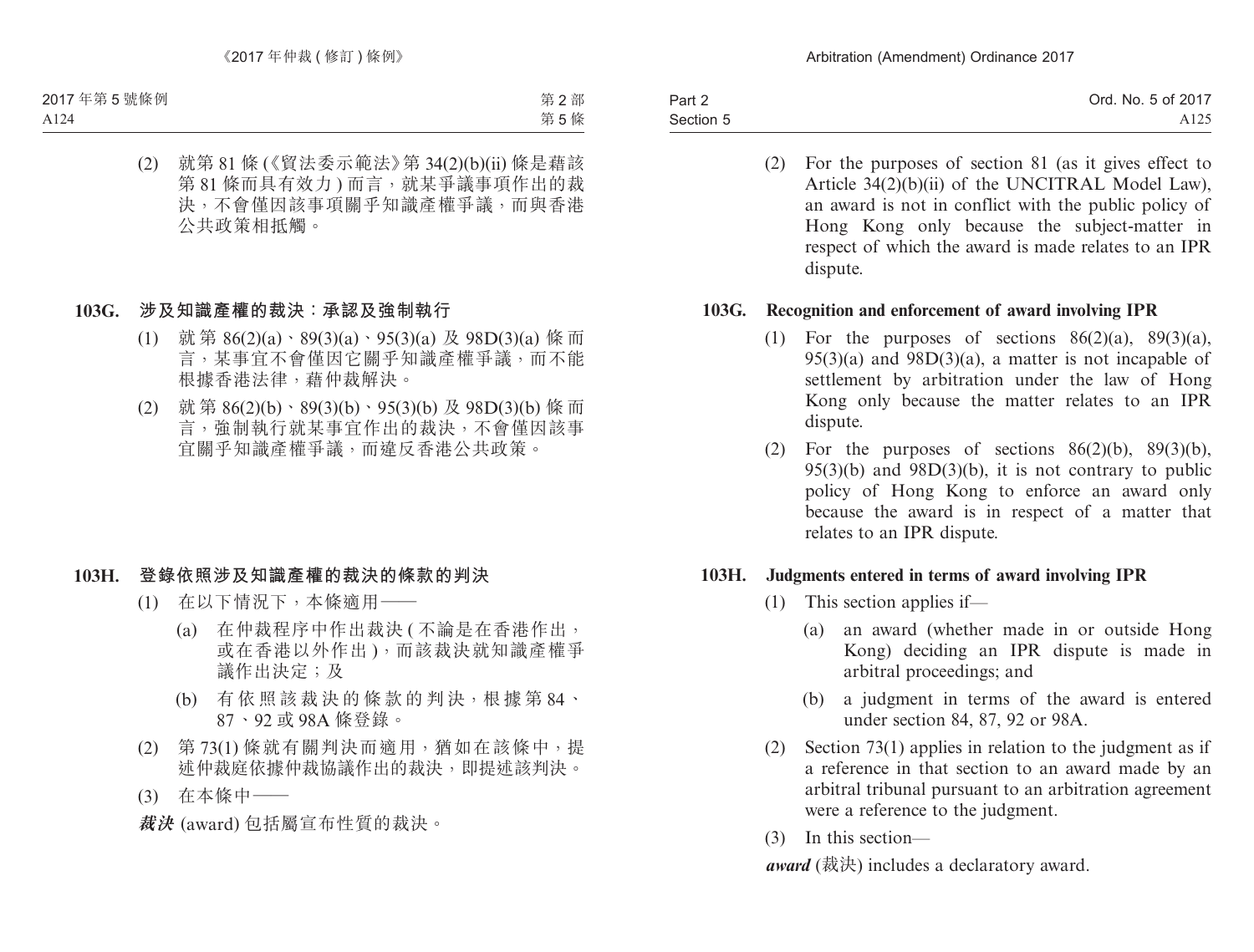| Part 2    | Ord. No. 5 of 2017 |
|-----------|--------------------|
| Section 5 | A127               |

**103I. Validity of patent may be put in issue in arbitral proceedings** Section 101(2) of the Patents Ordinance (Cap. 514) does not prevent a party from putting the validity of a patent in issue in arbitral proceedings.

#### **103J. Arbitral proceedings in relation to short-term patents**

- (1) A party to an arbitration agreement who is the proprietor of a short-term patent may commence arbitral proceedings to enforce any right conferred under the PO in relation to the patent, whether or not paragraph (a), (b) or (c) of section 129(1) of the PO has been satisfied.
- (2) However, subsection (1) does not apply if the parties to the arbitration agreement agree otherwise.
- (3) If arbitral proceedings are commenced to enforce any right conferred under the PO in relation to a shortterm patent, section 129(2) and (3) of the PO applies to the arbitral proceedings as if the proceedings were enforcement proceedings commenced under section 129(1) of the PO.
- (4) However, if, before the commencement date of this section, an arbitration has commenced to enforce any right conferred under the PO in relation to a shortterm patent, section 129 of the PO, as in force immediately before that commencement date, continues to apply to the arbitration and all of its related proceedings.
- (5) In this section—
- *PO* (《專利條例》) means the Patents Ordinance (Cap. 514);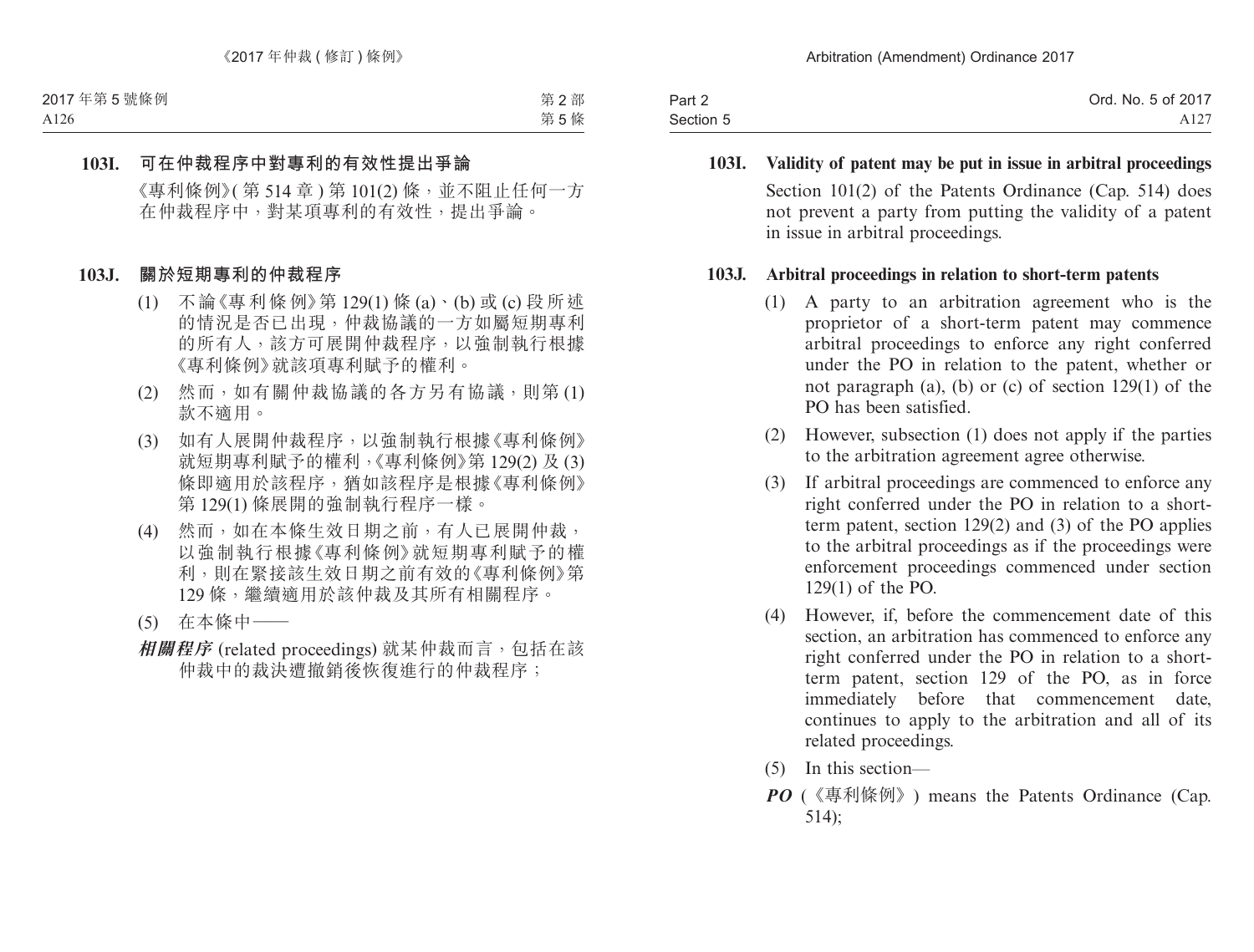| Part 2    | Ord. No. 5 of 2017 |
|-----------|--------------------|
| Section 6 | A129               |

*related proceedings* (相關程序), in relation to an arbitration, includes arbitral proceedings resumed after the setting aside of the award in the arbitration;

*short-term patent* (短期專利) has the meaning given by section 2(1) of the PO.".

### **6. Section 111 amended (savings and transitional provisions)**

After section 111(2)—

#### **Add**

"(3) Part 3 of Schedule 3 provides for the savings and transitional arrangements that relate to the Arbitration (Amendment) Ordinance 2017 (5 of  $2017$ .".

#### **7. Schedule 3 amended (savings and transitional provisions)**

Schedule 3, after Part 2—

**Add**

## "**Part 3**

# **Savings and Transitional Provisions Relating to Arbitration (Amendment) Ordinance 2017**

#### **1. Conduct of arbitral and related proceedings**

- (1) This section applies to an arbitration commenced before the commencement date of this section, whether or not the place of the arbitration is in Hong Kong.
- (2) The pre-amended Ordinance continues to apply to the arbitration and all of its related proceedings.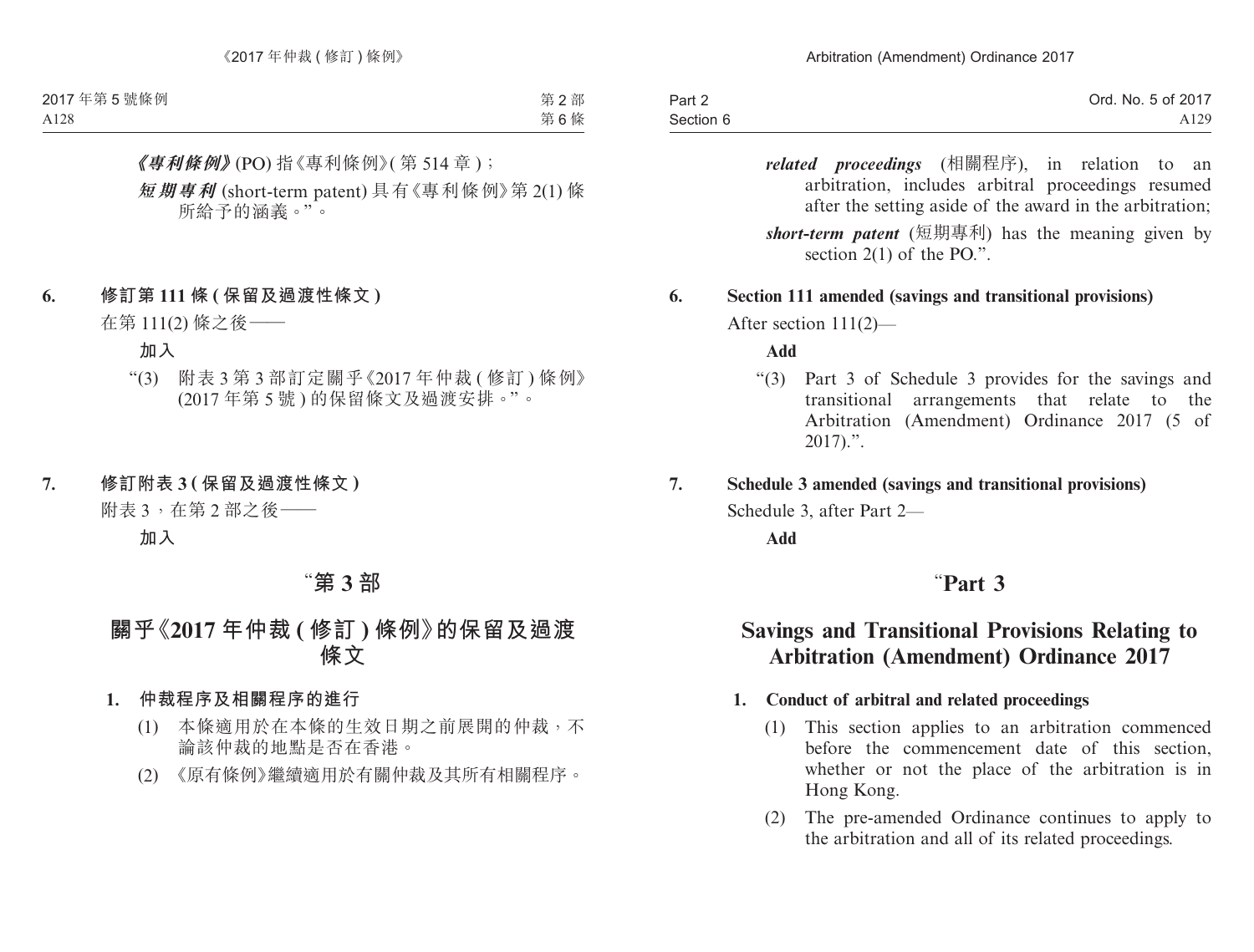| Part 2    | Ord. No. 5 of 2017 |
|-----------|--------------------|
| Section 7 | A <sub>131</sub>   |
|           |                    |

- (3) However, Part 11A is to apply to the arbitration or any of its related proceedings if the parties to the arbitration or those related proceedings (as appropriate) agree.
- (4) In this section—
- *pre-amended Ordinance* (《原有條例》) means this Ordinance as in force immediately before the commencement date of this section;
- *related proceedings* (相關程序), in relation to an arbitration, includes arbitral proceedings resumed after the setting aside of the award in the arbitration.".